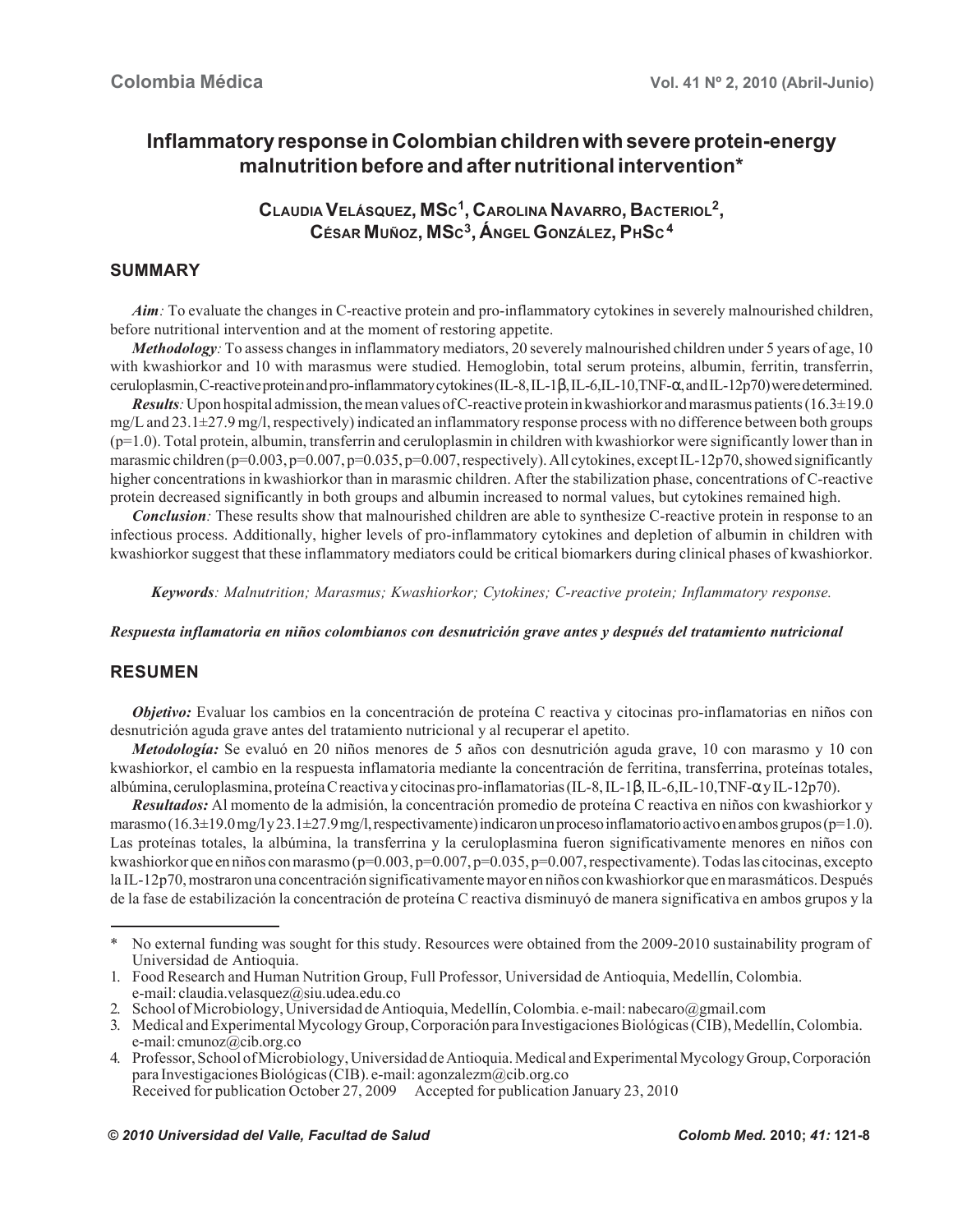albúmina aumentó a concentraciones normales, pero las citocinas permanecieron altas.

*Conclusión:* Estos resultados muestran que los niños desnutridos graves son capaces de sintetizar proteínas de fase aguda como la proteína C reactiva en respuesta a un proceso infeccioso. Adicionalmente, las mayores concentraciones de citocinas pro-inflamatorias y la mayor depleción de albúmina ocurrida en niños con kwashiorkor sugieren que esos mediadores inflamatorios pueden ser biomarcadores críticos durante las fases clínicas del kwashiorkor.

#### *Palabras clave: Desnutrición; Marasmo; Kwashiorkor; Citocinas; Proteína C reactiva; Respuesta inflamatoria.*

Between 10 and 20% of the children worldwide suffer protein-energy malnutrition (PEM). Despite great advances in the prevention and treatment of malnutrition, Colombia reported in 2005, a prevalence of 1.2% of acute malnutrition-quite similar to that reported in 2000 (0.8%), indicating that this problem persists in some marginalized areas of our country<sup>1</sup>.

During malnutrition, there is deterioration of the immune response with serious compromise of lymphoid tissues and cellular immunity<sup>2,3</sup>. Additionally, a decrease is observed in the proportion of TCD4/TCD8 lymphocytes with a ratio under 0.8, comparable to immunodeficiency stages<sup>4</sup>.

Along with the deterioration of the immune response, PEM also modifies the acute-phase inflammatory response, in part, by alterations in the production and activity of inflammatory mediators, including cytokines and acute-phase proteins. The findings published on *in vitro* cytokine production by peripheral blood mononuclear cells (PBMC) from children with PEM are limited and generally show a decline in the ability of these PBMC to produce cytokines such as interleukin (IL)-1, IL-6, IL-8, and tumor necrosis factor alpha (TNF- $\alpha$ ), which mediate or modulate the acute-phase response5,6. Other studies have shown that severely malnourished children have decreased capacity to produce Th1 cytokines such as IL-2 and IFN-γ; on the other hand, they present augmented ability to produce Th2 cytokines including IL-4 and IL-5, indicating that PEM could diminish the Th1/Th2 ratio7.

In contrast to results found in cellular studies, children with PEM and infections are able to maintain similar blood concentrations (plasma levels) of IL-1, IL-6 and TNF- $\alpha$  compared to controls. The study reported that the concentration of pro-inflammatory cytokines was higher in plasma of malnourished children than in healthy individuals, and higher in children with kwashiorkor than in marasmic children. Nonetheless, it is interesting that children with severe acute malnutrition and with a concurrent infection are able to maintain the serum proinflammatory cytokines at adequate levels<sup>8</sup>.

Researchers have shown that even under the most severe forms of malnutrition, children are able to increase the blood concentration of acute-phase proteins, such as C-reactive protein (CRP) at expense of production of circulating proteins, including albumin and transferrin<sup>9</sup>. CRP protein is synthesized in the liver and modulated by pro-inflammatory cytokines such as IL-1, IL-6, and TNF-α. Its increase reflects the spread of infectious or inflammatory stage and its decrease represents clinical improvement, as well as the effectiveness of a therapeutic intervention. It is known that increase synthesis of CRP is lower in malnourished than in eutrophic children and even lower in children with kwashiorkor than those with  $maxmax<sub>10</sub>$ 

The «Unidad Vida Infantil» at the Francisco Valderrama Hospital, under advice from Universidad de Antioquia, addresses issues of severely malnourished children (with marasmus or kwashiorkor) in the area of Urabá, Colombia. The deterioration of the immune system and high incidences of coexisting infections are widely documented in these children<sup>11</sup>. Nutritional interventions were performed by following World Health Organization (WHO) guidelines<sup>12</sup>. These guidelines suggest the onset of nutritional repletion and supplementation with iron approximately 5 days after admission, *i.e.*, when appetite is restored. This suggestion has been controversial because some research has shown that at this time, malnourished children present some infection processes and have detectable concentrations of iron «free» in the serum that induces oxidative stress and edema, which could complicate their recovery<sup>13</sup>.

In the present work, we determined the concentration of total protein, albumin, hemoglobin, ferritin, transferrin, ceruloplasmin, CRP and the pro-inflammatory cytokines IL-1 $\beta$ , IL-6, IL-8, IL-10, TNF- $\alpha$ , and IL-12 in children with severely acute malnutrition. This study was initiated upon hospital admission (phase 1, before implementing nutritional interventions), and we assessed the changes in the concentration of inflammatory mediators after appetite was restored and before supplementation with iron (phase 2).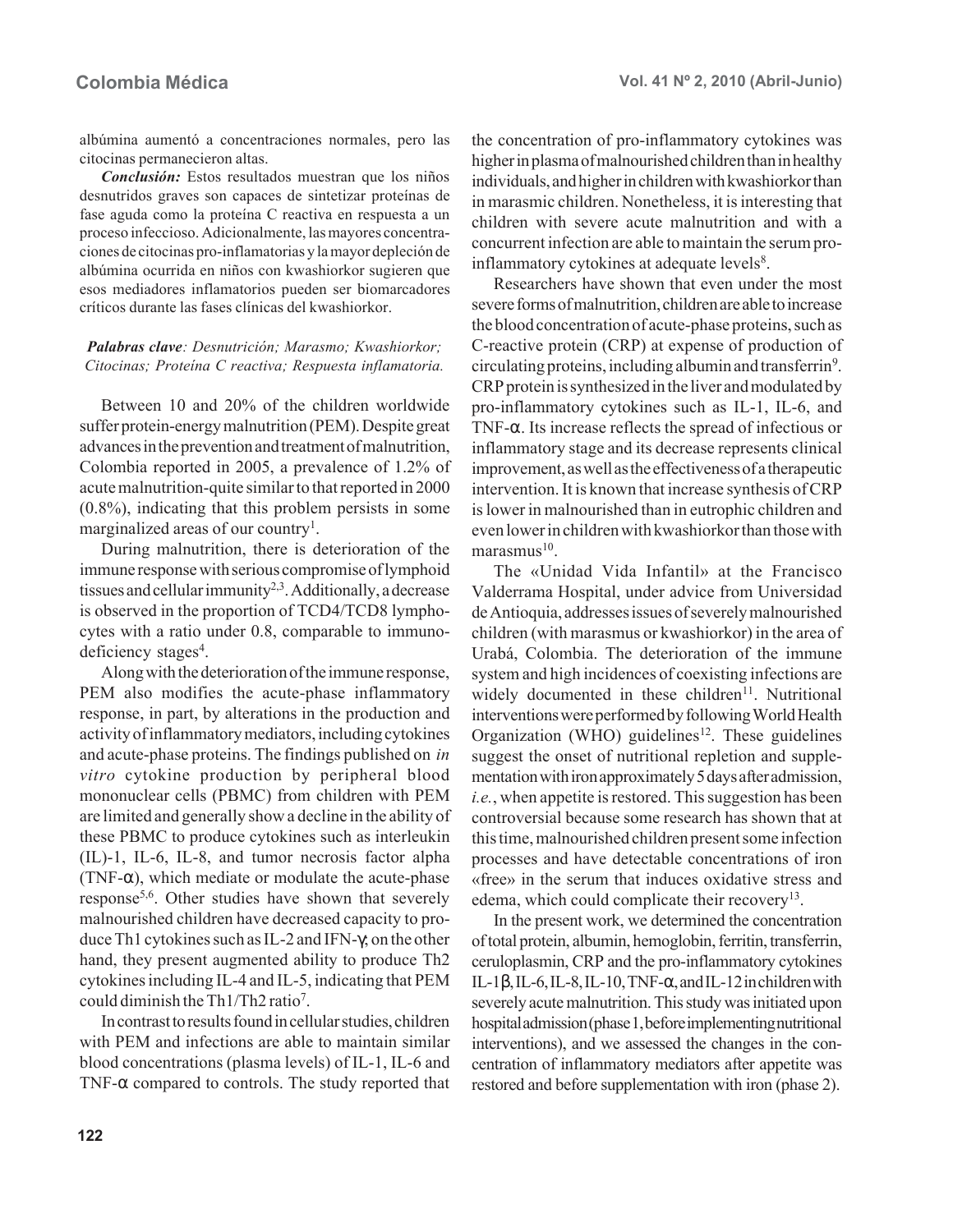### **MATERIALS AND METHODS**

*Subjects.* Children under five years of age with severely acute malnutrition with marasmus or kwashiorkor were enrolled in this study. According to the Colombian Ministry of Health, research was classified as minimal risk. The procedures applied to children in the study were considered ideal for their recovery as suggested by WHO. The children's parents granted consent to participate in the research on a voluntary basis. The project received approval by the Central Committee of Bioethics at Universidad de Antioquia.

In order to determine the individuals' number for this study, the *PRIMER* program (PRIMER OF BIOSTA-TISTICS: THE PROGRAM By Stanton A. Glantz. Copyrigth 1992 by McGraw-Hill. Inc. Version 3.02) was used including the following criteria: a power of 90% and an alpha error of 0.05%. Additionally, we defined IL-6 as a main parameter to compare the groups, we used the study by Dulguer *et al.*8 as a model, where IL-6 serum levels were determined among children with severely acute malnutrition and eutrophic individuals (the differences were  $11.9\pm9.3$  pg/ml). The application of this formula determined a minimum children's number of 10 to be included per group.

*Inclusion and exclusion criteria*. Children with severely acute malnutrition with or without apparent infection and with or without anemia were involved in this study. Malnutrition was classified according to the WHO protocol: marasmus, when the child presented a ratio of weight/height (W/H) below -3DS without edema; and kwashiorkor, when they presented edema at least malleolus bilateral independent of the W/H. We excluded children with edema secondary to kidney, heart, liver, and endocrine diseases, as well as children who needed transfusion for anemia and children with severe dehydration.

Before starting the nutritional therapy (at hospital admission), inflammatory mediators were measured in the sera of 2 groups of children with severely acute malnutrition: kwashiorkor and marasmus. This value was considered the baseline (phase 1). Later, when children with malnutrition regained appetite, were considered stable and before supplementation with iron (phase 2), the concentration of variables was again measured, and changes between the two phases were assessed.

In phase 1, we made determinations, including total and differential blood cell counts, urinalysis and parasitological examination of smear blood to investigate the presence of malaria, and chest X-rays were done, among others. Total blood (5 mL) was collected to determine total protein, albumin, transferrin, ferritin, hemoglobin, ceruloplasmin, cytokines and CRP.

#### **METHODS**

*Diagnosis of associated diseases*. A trained physician identified clinical signs of infection such as fever, somnolence, hypoglycemia, hypothermia and specific signs of each disease. A measurement of CRP >8 mg/l was considered an infection marker. Anemia diagnosis was made with concentration of hemoglobin below 11 g/dl.

*Anthropometrical measurements.* The weight of the children was taken daily by using a mechanical scale (Health Meter ®), with 10-g sensitivity; children were weighed without clothes. Because of the age and health status, the children's height was measured in the supine position. All children were weighed and measured with the same anthropometric parameters and by trained nurses. Each anthropometric measure was performed three times, and when the difference between data exceeded 10 g in the case of weight, and 2 mm in the length, mean values were reported.

*Nutritional therapy.* Immediately after each child was evaluated and after collecting blood samples, the nutritional treatment was offered initially every two hours. According to the protocol, we started with the F75 formula containing 75 kcal/100 ml and 0.9 g of protein per 100 ml. When a child showed restored appetite, approximately 5 days after hospital admission and before supplementation with iron a new blood sample was collected to evaluate the variables a second time (phase 2).

*Medical treatment*. The protocol recommends that all children with severely acute malnutrition must be treated with antibiotics, considering every severely malnourished child as infected although not often presenting signs of infection. Thus, children in this study were treated with ampicillin and/or amikacin. In some cases, and depending on the disease diagnosed, as well as its severity and evolution, the physician used the antibiotic for each specific case. Parasites were treated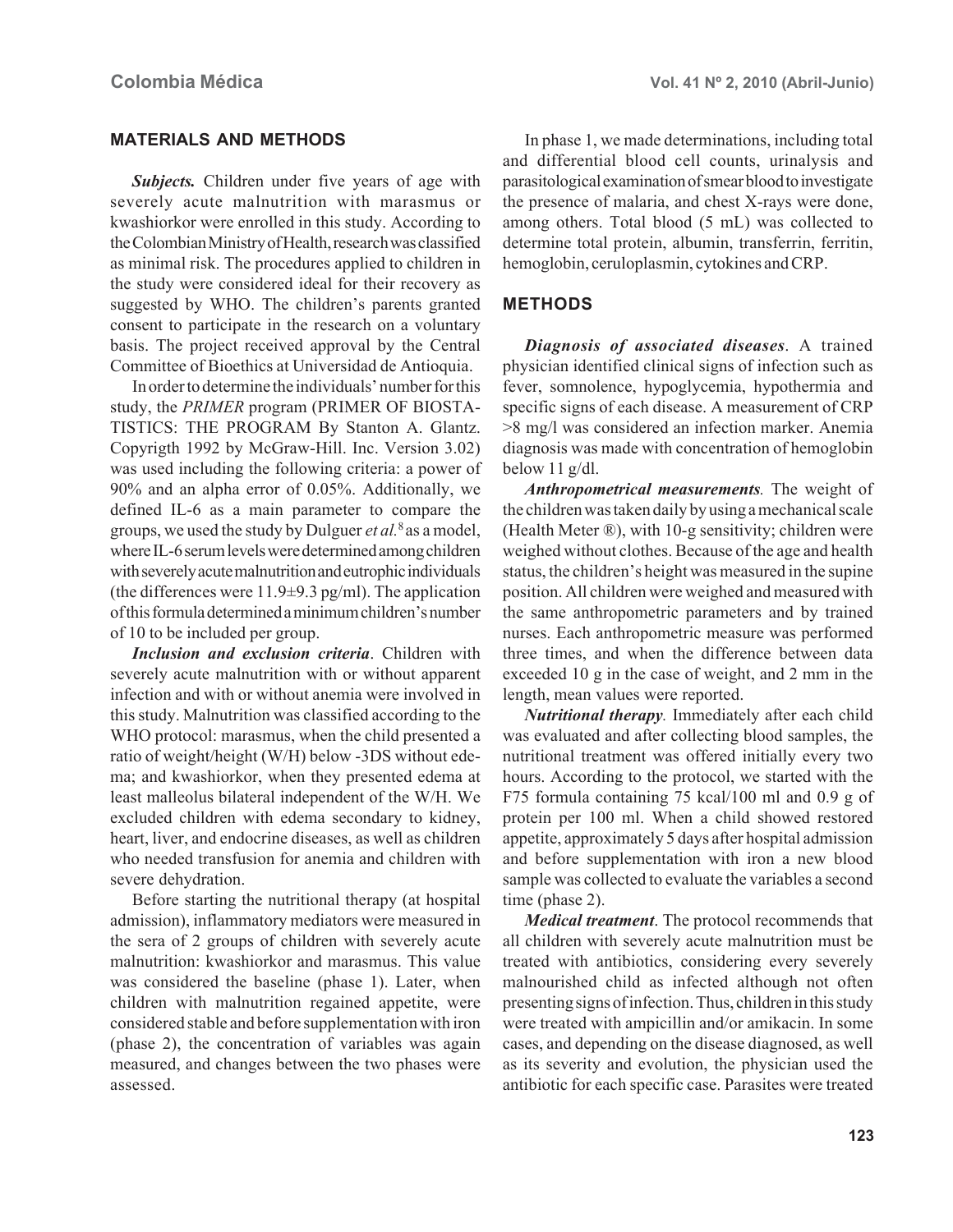| Table 1                                      |
|----------------------------------------------|
| Anthropometric measurement of protein-energy |
| malnourished (PEM) children:                 |
| data at hospital admission                   |

|                  | Kwashiorkor Marasmus |                | р     |
|------------------|----------------------|----------------|-------|
|                  |                      |                |       |
| Female/male      | 4/6                  | 4/6            |       |
| Age (month)      | $11.1 \pm 5.6$       | $16.7 \pm 5.6$ | 0.037 |
| Weight (kg)      | $6.1 \pm 1.6$        | $6.3 \pm 0.9$  | 0.77  |
| Height (cm)      | $64.8 \pm 7.9$       | $72.3 \pm 4.6$ | 0.02  |
| z scores weight/ |                      |                |       |
| height (W/H)     | $-1.27$              | $-3.19$        | 0.000 |
| z scores height/ |                      |                |       |
| age(H/A)         | $-2.55$              | $-2.93$        | 0.739 |

in children over two years of age via 100 mg of mebendazol; using pyrantel pamoate in children under two years of age.

*Clinical evolution*. On a daily basis, a physician evaluated the infection course, appetite, and weight of children. Appetite restoration was considered when malnourished children were able to consume more than 130 ml/kg/day of the F75 formula for two days. When it was found that the child regained appetite, before supplementation with iron, a blood sample was ordered to reassess transferrin, ferritin, ceruloplasmin, CRP, and cytokines; this was considered phase 2 of the investigation.

*Biochemical assessment*. Hemoglobin was determined by the cyanmethemoglobin method, ferritin by micro-particle enzyme immunosorbent assay (MEIA); C-reactive protein by turbidimetry commercial CRP assay (Biosystems); transferrin by turbidimetry assay; ceruloplasmin quantification was done by using nephelometry Array. The serum was stored at -70°C until use.

*Pro-inflammatory cytokines determination*. Measurement of pro-inflammatory cytokines IL-8, IL-1β, IL-6, IL-10, TNF-α, IL-12p70 was done in serum by using a commercial Human Inflammation Kit (BD™ Cytometric Bead Array) and using flow cytometry, adhering to manufacturer's recommendations and as described elsewhere<sup>14</sup>.

*Statistical analysis.*The assessment was normalized by using the Kolmogorov-Smirnov test. The longitudinal analysis was performed by using ANOVA of repeated measures. The frequency analysis was done with the Freeman Halton test. The correlation between variables was performed with the Pearson Correlation or Spearman Rho tests. Statistical probability of p<0.05 was considered significant. The statistical analysis was performed by using the SPSS® statistical program (Statistical Package for the Social Sciences, Chicago, IL, USA) V 15.0.

# **RESULTS**

In children with marasmus and kwashiorkor, no significant differences were found among gender, ethnicity, or weight; however, significant differences were observed in age and height, revealing that children with kwashiorkor were smaller (Table 1). Upon admission, none of the children was suffering from malaria, 5 of 10 children suffered kwashiorkor, and 6 of 10 with marasmus showed signs of infection, mainly fever and somnolence without significant differences between them (p=0.5). Diarrhea was observed in 6 of 10 children with kwashiorkor and 5 of 10 children with marasmus. After hospital admission, all children, regardless of the type of malnutrition, received the same medical care and nutritional treatment: feeding F75 formula every two hours, antibiotics, electrolytes, vitamins, minerals, except iron, and trace elements. There was no difference between the two groups of malnourished children in the time needed to stabilize them and to restore their appetite. Furthermore, there was no difference in the ability to ingest food (F75) or consumption of minerals and oligoelements. Both groups ingested equivalent amounts of folic acid supplements  $(p=1.0)$  and vitamin A  $(p=0.144)$ .

On phase 1, the concentrations of total serum proteins, albumin, transferrin, and ceruloplasmin were significantly lower in children with kwashiorkor than in those with marasmus (p=0.003, p=0.007, p=0.035, p=0.007, respectively). In addition, children with kwashiorkor had plasma concentrations of these proteins below the cut-off point. Children with marasmus presented values of albumin and transferrin below the cut-off points. CRP and ferritin showed no statistically significant differences between the two groups  $(p=1.000, p=0.912, \text{respec}$ tively), and their concentrations were above the normalrange limits. Hemoglobin indicated anemia in both groups without differences between them (p=0.143) (Table 2,  $p^b$ ).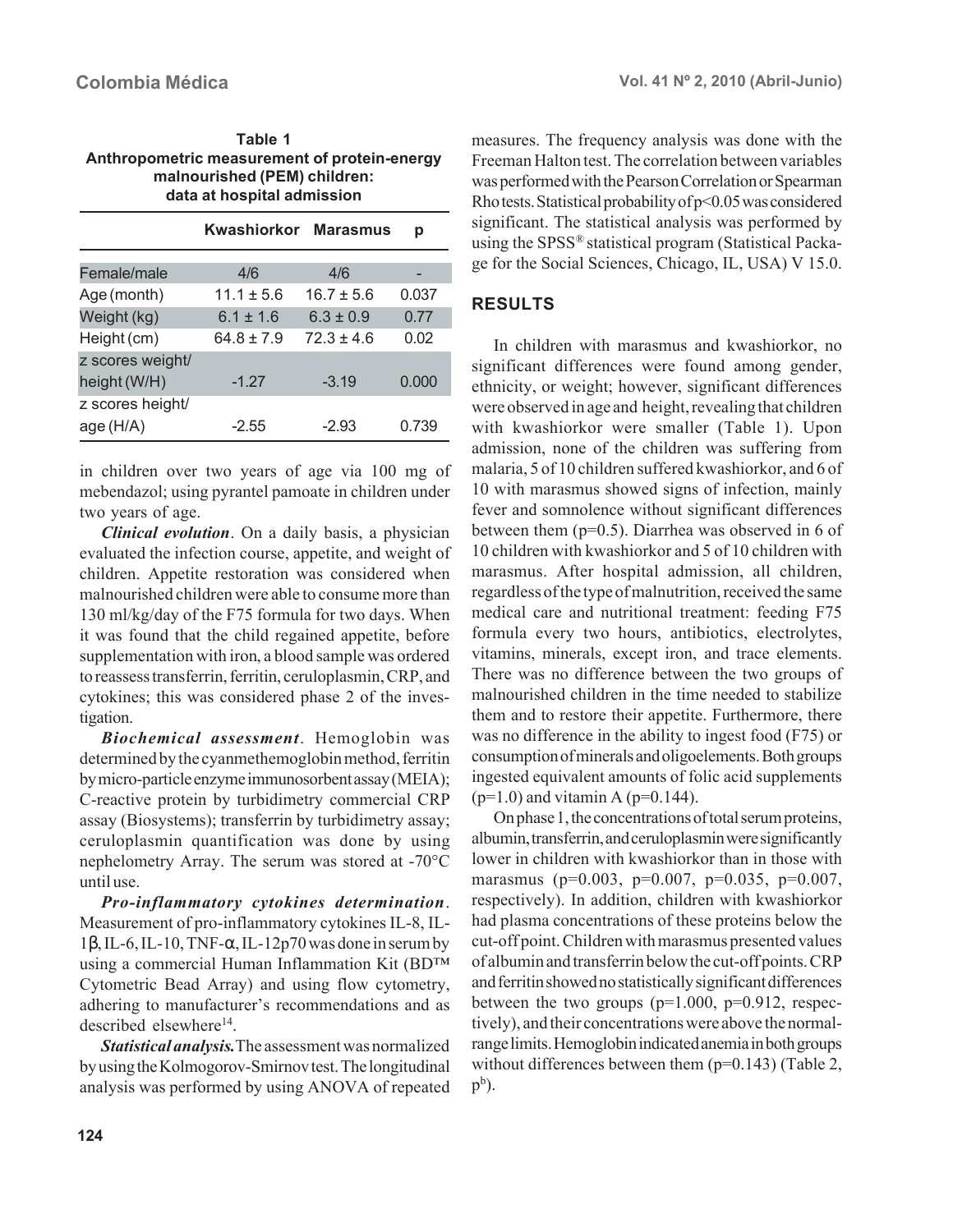|                                               | Kwashiorkor     |                       |                | <b>Marasmus</b>  |                   |               |                |                |
|-----------------------------------------------|-----------------|-----------------------|----------------|------------------|-------------------|---------------|----------------|----------------|
|                                               | <b>Period 1</b> | <b>Period 2</b>       | p <sup>a</sup> | Period 1         | <b>Period 2</b>   | $p^{\star a}$ | p <sub>b</sub> | p <sub>c</sub> |
|                                               |                 |                       |                |                  |                   |               |                |                |
| Total protein (g/l)<br>(cut off $7$ g/l)      | $4.7 \pm 0.7$   | $4.8 + 1.1$           | 0.185          | $6.4 \pm 1.4$    | $6.8{\pm}0.7$     | 0.16          | 0.003          | 0.053          |
| Albumin $(g/l)$<br>(cut off $3.5$ g/l)        | $2.2 \pm 1.0$   | $2.8 + 0.5$           | 0.081          | $3.1 \pm 0.8$    | $3.5 \pm 0.6$     | 0.38          | 0.007          | 0.087          |
| Transferrin (mg/dl)<br>(cut off 230 mg/dl)    |                 | 105.3±58.7 142.1±81.2 | 0.415          | $188.4 \pm 54.2$ | $206.1 \pm 58.0$  | 0.186         | 0.035          | 0.075          |
| Ceruloplasmin (mg/dl)<br>(cut off 204 mg/dl)  | 186±113         | 261.0±149.7           | 0.017          | 340±156          | 374.0±172.1 0.760 |               | 0.007          | 0.247          |
| Ferritin (ng/ml)<br>(cut off $\leq$ 12 ng/ml) | $54.5 + 91.4$   | $90.9 + 89.0$         | 0.959          | $46.7 \pm 54.8$  | $39.8 \pm 39.5$   | 0.285         | 0.912          | 0.123          |
| CRP <sup>d</sup> (mg/l)<br>(cut off > 8 mg/l) | 16.3±19.0       | $2.29 + 1.8$          | 0.007          | $23.1 \pm 27.9$  | $9.1 \pm 1.2$     | 0.037         | 1.000          | 0.190          |
| Hemoglobin (g/dl)<br>(cut off $\leq$ 11 g/l)  | $9.8 \pm 1.24$  | $10.2 \pm 1.3$        | 0.178          | $9.8 + 1.41$     | $10.1 \pm 1.6$    | 0.391         | 0.143          | 0.981          |

**Table 2 Comparison of acute-phase proteins between children with kwashiorkor and marasmus in periods 1 and 2**

a. Comparison between the same group in periods 1 and 2. b. Comparison between the different groups in period 1.

c. Comparison between the different groups in period 2. d. CRP: C-reactive protein.

After stabilizing the patients, phase 2, giving the protocol for about 5 days, when children with malnutrition regained again appetite and before supplementation with iron, we observed that any, of these proteins differed significantly between the two groups (Table 2, p<sup>c</sup>). Therefore, we observed a significant decrease in CPR concentration in both groups when comparing the concentrations upon admission and after the nutritional treatment was administered. Simultaneously, it was observed that albumin, ceruloplasmin, and transferrin increased in children with kwashiorkor and in children with marasmus (Table 2,  $p^a y p^{*a}$ ).

During phase 1, all cytokines studied, except for IL-12p70, were significantly higher in children with kwashiorkor than in children with marasmus; nonetheless, during phase 2 significant differences were observed in TNF- $\alpha$  and IL-10 levels were higher in children with kwashiorkor (Table 3). In addition, it was observed that none of the cytokines evaluated changed significantly their concentrations between phase 1 and phase 2 in either group (Table 3,  $p^a$  y  $p^{*a}$ ).

#### **DISCUSSION**

PEM associated mainly with the presence of infections remains a determining factor in infant mortality in developing countries. In the present study, 60% of children with severely acute malnutrition had diarrhea or other signs of infections, similar to the statistics of African and Asian countries and other studies done in Colombia11.However, severely malnourished children can develop infections without showing signs because of the immune-suppression process. In malnourished children, it has been documented that they had altered defense mechanisms during an early infectious process, which was necessary to induce an acute-phase response with increased synthesis of inflammatory mediators such as cytokines and acute-phase proteins including  $CRP<sup>15</sup>$ .

At the time of admission, phase 1, the concentration of the acute-phase proteins indicated that the malnourished children were able to respond to inflammatory insult with increased concentrations of CRP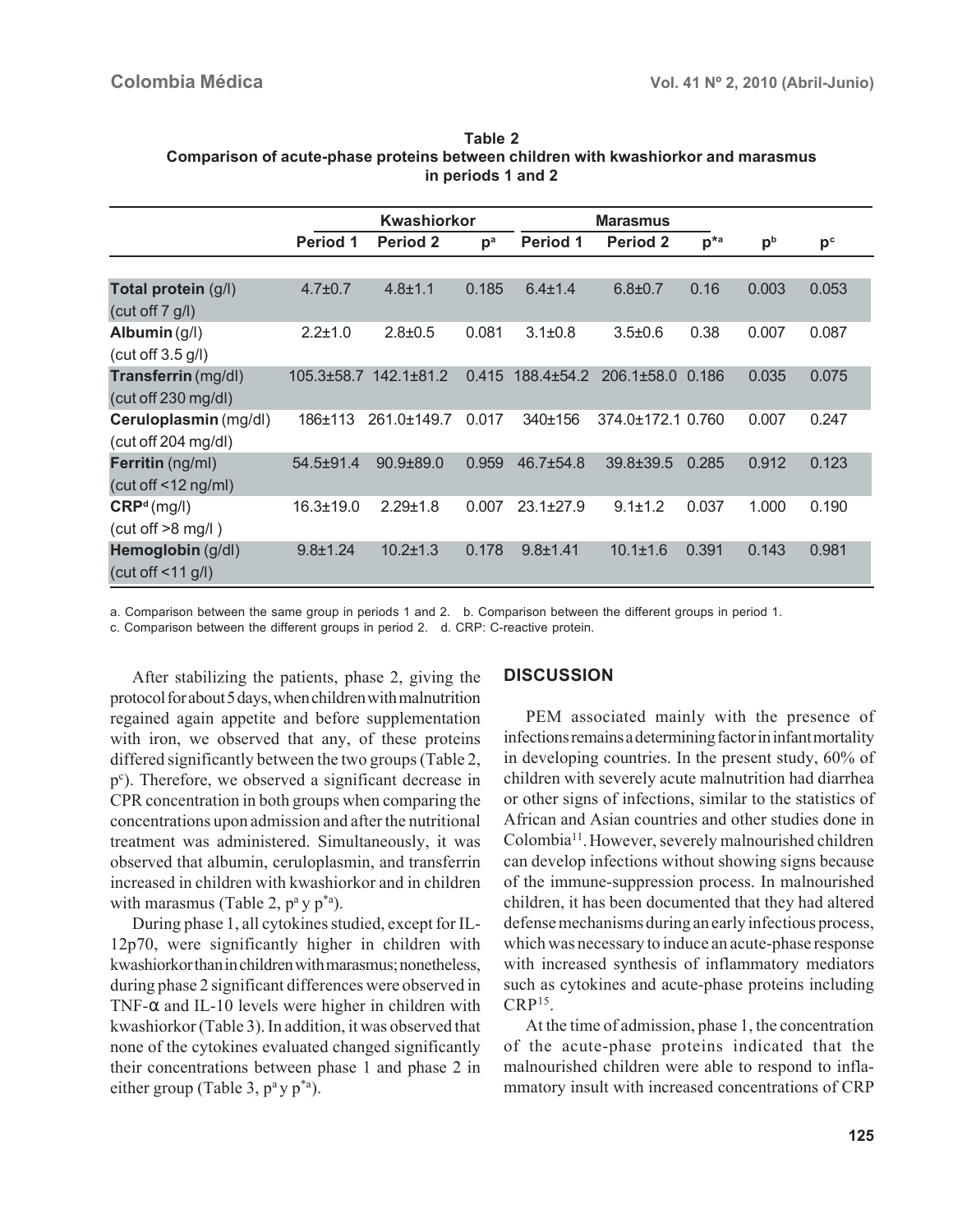| <b>Cytokine</b> | Kwashiorkor      |                 | <b>Marasmus</b> |                 |               |               |                |                |
|-----------------|------------------|-----------------|-----------------|-----------------|---------------|---------------|----------------|----------------|
| (pg/ml)         | Period 1         | Period 2        | $p^a$           | Period 1        | Period 2      | $p^{\star a}$ | p <sub>b</sub> | p <sub>c</sub> |
| $IL-8$          | $12.2 \pm 34.1$  | $11.3 + 2.7$    | 0.508           | $8.9 \pm 5.6$   | $9.4 \pm 2.4$ | 0.610         | 0.001          | 0.111          |
| $IL-1b$         | $13.4 \pm 54.8$  | $12.3 \pm 33.7$ | 0.169           | $8.8 \pm 5.6$ b | $9.3 \pm 2.9$ | 0.799         | 0.002          | 0.052          |
| $IL-6$          | $11.7 \pm 53.3$  | $11.1 + 5.2$    | 0.444           | $7.2 + 17.5$    | $7.0 \pm 7.2$ | 0.185         | 0.023          | 0.052          |
| $IL-10$         | $32.5 + 25.8$    | $18.9 + 7.2$    | 0.059           | $10.3 + 2.6$    | $9.1 + 4.0$   | 0.386         | 0.007          | 0.019          |
| TNF- $\alpha$   | $15.4 \pm 104.8$ | $14.9 + 64.0$   | 0.185           | $10.7 + 5.3$ h  | $10.2 + 2.9$  | 0.386         | 0.007          | 0.009          |
| $IL-12$         | $93.6 + 171.7$   | 79.8±25.2       | 0.508           | $59.7 + 37.4$   | $32.1 + 27.8$ | 0.333         | 0.143          | 0.123          |

**Table 3 Comparison of pro-inflammatory cytokine concentrations between children with kwashiorkor and marasmus in periods 1 and 2**

IL: Interleukin. TNF-α: Tumor necrosis factor alpha. a. Comparison between the same group in periods 1 and 2. b. Comparison between the different groups in period 1. c. Comparison between the different groups in period 2.

and ferritin, this difference was not significant between children with kwashiorkor and marasmus. Consistent with these findings, Manary *et al.*16, observed increases in CRP with no differences between the two types of severe malnutrition; nonetheless, Amesty-Valbuena *et al.*10 found high CRP levels in children with marasmus. These studies agree that severely malnourished infected children are capable of increasing concentrations CRP in response to infectious diseases.

In contrast, upon admission, some parameters like total proteins, albumin, transferrin, and ceruloplasmin were significantly lower in children with kwashiorkor than in marasmic, and their concentrations in both groups were below the reference value, indicating a depletion process. Our results are consistent with other studies in which children with kwashiorkor also had a higher depletion of total proteins and albumin, which are clinically associated with edema<sup>9</sup>. The increase of acute-phase proteins like CRP and ferritin with simultaneous decrease of proteins like albumin and transferrin are related to adaptation processes developed by malnourished children to respond against inflammatory challenge, allowing a controlled spread of an infectious process.

Researchers have found that severely malnourished children presented concentrations of IL-1, IL-6, and TNF-α, key mediators of the acute-phase response, similar to healthy eutrophic controls, indicating that the malnourished children were able to produce cytokines that induce an acute-phase response, but the magnitude of this response is poor<sup>17</sup>. Abo-Shousa *et al.*<sup>5</sup> found that

in severely malnourished children serum levels of IL-8 and IL-6 increased compared with healthy controls, indicating that the former were able to respond to an inflammatory stimulus as a product of several infections experienced by children with PEM.

A compensated malnourished child without infection presents a low rate of synthesis and protein degradation (a lower protein replacement), which allows saving protein and energy to supply food deficiency and promote survival. Even so, the presence of infection alters such processes by accelerating protein replacement to provide amino acids necessary to achieving an appropriate acute-phase response. This response requires a high production of cytokines and CRP, which occurs at the expense of albumin and transferrin concentrations. Accordingly, the infection process could be a trigger for the edema formation in kwashiorkor. Thus, the results of our study support this hypothesis in children with kwashiorkor, correlating the high concentration of CRP, ferritin and pro-inflammatory cytokines with low availability of proteins such as albumin and the development of edema. However, Jahoor F *et al.*18 found that when there is chronic food deprivation, children with marasmus can maintain body protein breakdown at the same rate as when they are well nourished, but children with edema cannot. The slower protein breakdown rate of children with edema reduces the supply of most amino acids, resulting in decreased availability for the synthesis of plasma proteins involved in nutrient transport and the acute-phase response to infection.

In phase 2, after children were stabilized and their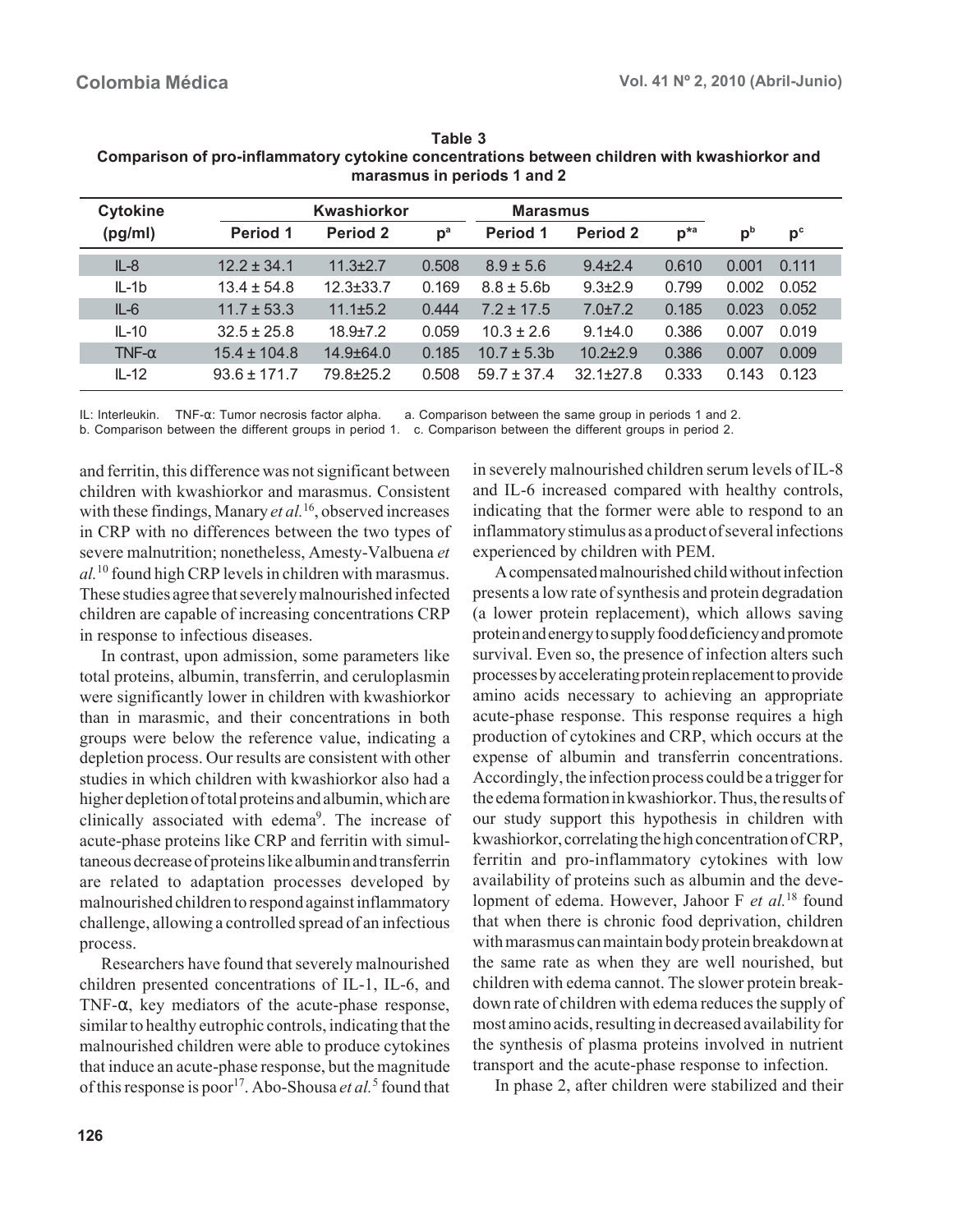appetite restored, a significant decrease in CRP concentration in both groups was observed with a simultaneous increase in the concentration of albumin, transferrin, and ceruloplasmin; in addition, the levels of these proteins changed from an initial deficiency state to concentrations within the normal reference values. Similar results were described by Reid *et al*. 9 , which observed decrease in CRP concentrations of children with marasmus and edema during two different moments.

The increase in concentrations of albumin, transferrin, and ceruloplasmin between phase 1 and phase 2 was higher in children with kwashiorkor than in children with marasmus, showing faster recovery in edema. Similar results were described by Jahoor *et al.*19, who assessed the endogenous leucine flux, an index of whole-body protein breakdown rate. They found that breakdown rate was slower  $(p<0.01)$  in the edematous group than in the non-edematous group in the malnourished state; but in the recovered state, it was faster in the children who were previously edematous ( $p<0.05$ ). When compared with the malnourished state value, breakdown rate at recovery doubled in the group that were previously edematous, but it did not change in the other group.

Although no significant differences were observed, the cytokine levels were higher upon admission than when children recovered appetite; nonetheless, these levels remained high, indicating that the inflammatory response was not totally resolved. It is important to note that the pro-inflammatory cytokines and the most important mediators of the acute-phase response, such as IL-1, IL-6, IL-8, and TNF- $\alpha$  virtually did not change between the first and second phases in either group. The IL-12 had the highest values of all IL in both phases, with no differences between groups, it is critical to generate Th1 responses that provide protection against parasitic infections common in the area. The IL-12 promotes differentiation from LT CD4+ to Th1 cytokine pattern, inducing synthesis of IL-2 and TNF- $\alpha^{20}$ ; their highest concentrations in children with kwashiorkor may explain the increased levels of pro-inflammatory cytokines in phase 1. In phase 2, the IL-12 level remained high in both groups, which could explain why the other IL did not decrease their concentrations between the first and second moment. The IL-10, known as Th3 cytokines with regulatory properties by inducing Th2 response and suppressing production of Th1<sup>7</sup>, reached the highest concentrations in both phases in the group with

kwashiorkor, possibly in an attempt to decrease the secretion of pro-inflammatory cytokines (IL-1, IL-6, IL-8, TNF- $\alpha$ ); however, its concentration was always less than that achieved by IL-12, so that it could prevail in the balanced TH1 stimulation.

Taken altogether, the above results reveal that malnourished children in both groups responded to inflammatory insult by increasing CRP concentrations without significant differences between them. Children with kwashiorkor presented the greatest depletion of total proteins and albumin, which is clinically associated with edema; in addition, they had significantly higher concentrations of IL-1  $\beta$ , IL-6, IL-8, IL-10, and TNF- $\alpha$ in comparison with those with marasmus. After they recovered their appetite, considered as the stabilization phase, children showed significant reduction in CRP and increase in albumin; this indicates that the proteins begin to be recovered and that the inflammatory response possibly starts to be resolved, although cytokines did not diminish significantly even after starting treatments with antibiotics and after stabilizing the patients and their edema. More studies are needed to investigate the precise time frame where the pro-inflammatory cytokines could serve as markers of the infectious process in children with PEM. Such information also would assist in implementing timely nutritional interventions, including iron supplementation therapies.

*Conflict of interest.* None of the authors has conflicts of interest related to this study.

#### **REFERENCES**

- 1. Instituto Colombiano de Bienestar Familiar, PROFAMILIA, Instituto Nacional de Salud, Universidad de Antioquia, Organización Panamericana de la Salud. Valoración del estado nutricional por indicadores antropométricos. *In: Encuesta nacional de la situación nutricional en Colombia, 2005.* Bogotá, DC: ICBF; 2006. p. 69-120.
- 2. Cunningham-Rundles S, Moon A. Mechanisms of nutrient modulation of the immune response. *J Allergy Clin Immunol*. 2005; *115:* 1119-28.
- 3. Savino W, Dardenne M, Velloso L, Silva-Barbosa S. The thymus is a common target in malnutrition and infection. *Br J Nutr*. 2007; *98* (Suppl 1): 11-6.
- 4. Ziegler TR, Evans ME, Fernández-Estivariz C, Jones DP. Trophy and cytoprotective nutrition for intestinal adaptation, mucosal repair, and barrier function. *Annu Rev Nutr*. 2003; *23:* 229-61.
- 5. Abo-Shousha SA, Hussein MZ, Rashwan IA, Salama M. Production of pro-inflammatory cytokines: granulocyte-